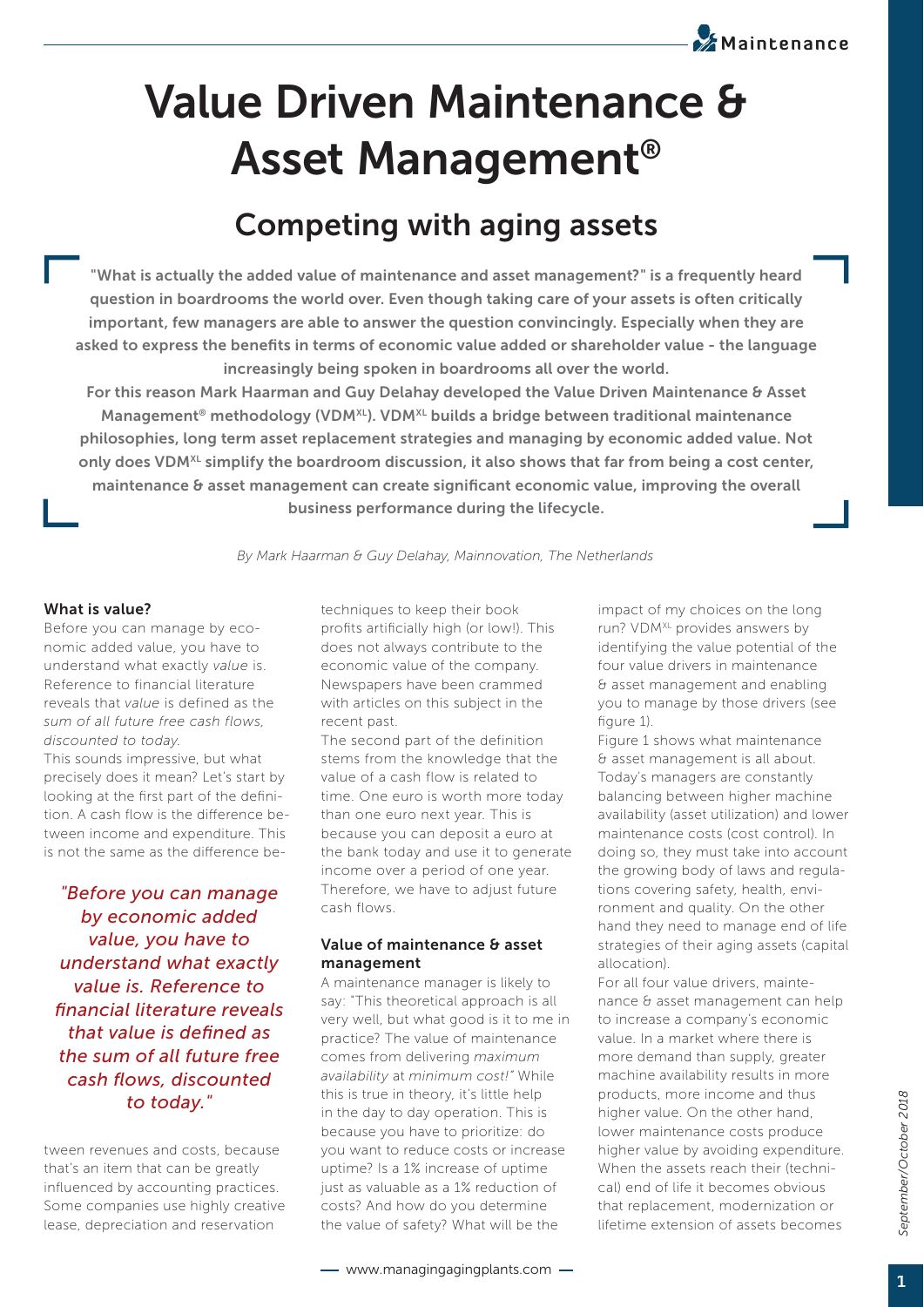# **Maintenance**



*Figure 1: Maintenance & Asset Management value drivers*

dominant in the discussions and that large investments for uptime improvement are no longer beneficial during the remaining lifetime.

Similarly, the safety, health, environment and quality (SHEQ) compliancy affects value. SHEQ accidents tend to necessitate substantial expenditure, with resulting negative cash flows. Damage caused to personnel, environment and image, for example, will increase expenditure. An even greater danger is loss of the license to operate because of inability to comply with SHEQ legislation. No license to operate means no production and no income.

#### **Value potential**

Maintenance & asset managers must show where there is potential for value within their organization and should focus on the value driver with the highest value potential. VDMXL provides calculation models and industry specific benchmarks to determine the dominant value driver within the maintenance & asset management organization (see boxes 1 and 2). Note that the result of the calculation of value will differ markedly depending on the industry involved. For example, in the West

European chemical industry is suffering from aging plants. The value potential here lies mainly in modernization and lifetime extension of the existing assets. So managing Capital

*"Maintenance & asset managers must show where there is potential for value within their organization and should focus on the value driver with the highest value potential."*

Allocation becomes dominant. In most pharmaceutical companies, the situation is the other way round. Demand for medicines continues to grow but the technical availability of the production process is relatively low. This matter is obviously receiving attention. The SHEQ compliancy here is becoming more and more important with the growing role of the American FDA (Food & Drug Administration) in the global pharmaceutical industry.

#### **Value and time**

The next example shows that value depends not only on the industry concerned, but also on time. Around 2007 the automotive industry was one of the first industries that experienced the financial crisis. The demand for cars declined dramatically and automotive companies needed to change their strategy quickly, from top floor to shop floor, including maintenance.

Volvo Cars, the Swedish car manufacturer with plants in Sweden and Belgium, after years of focusing on Asset Utilization as their dominant value driver, suddenly found Cost Control became the number one. As their TPM based maintenance strategy was only aiming at plant uptime, Volvo Cars implemented VDM<sup>XL</sup> to optimize the maintenance costs. Three years later, in 2010 the maintenance manager from Torslanda, Volvo's largest manufacturing site, announced that he had been able to reduce the maintenance budget by 50%, without jeopardizing uptime or safety of the plant. The lower cost levels helped Volvo cars to survive the financial crisis and to be ready for the future. They knew that as soon as the demand for cars grows again, they need to adjust the maintenance strategy, focusing on Asset Utilization again as they do now. And so the dominant value driver - and thus the maintenance strategy - changes over time as a result of the market situation.

#### **Value and competences**

Once the dominant value driver and its value potential has been identified, the maintenance & asset management function must be organized accordingly. Which competences (see figure 2.) are, and are not, important? Take the example of a plant in a market situation where most value is currently achievable by controlling costs. So the right-hand value

> *"Once the dominant value driver and its value potential has been identified, the maintenance & asset management function must be organized accordingly."*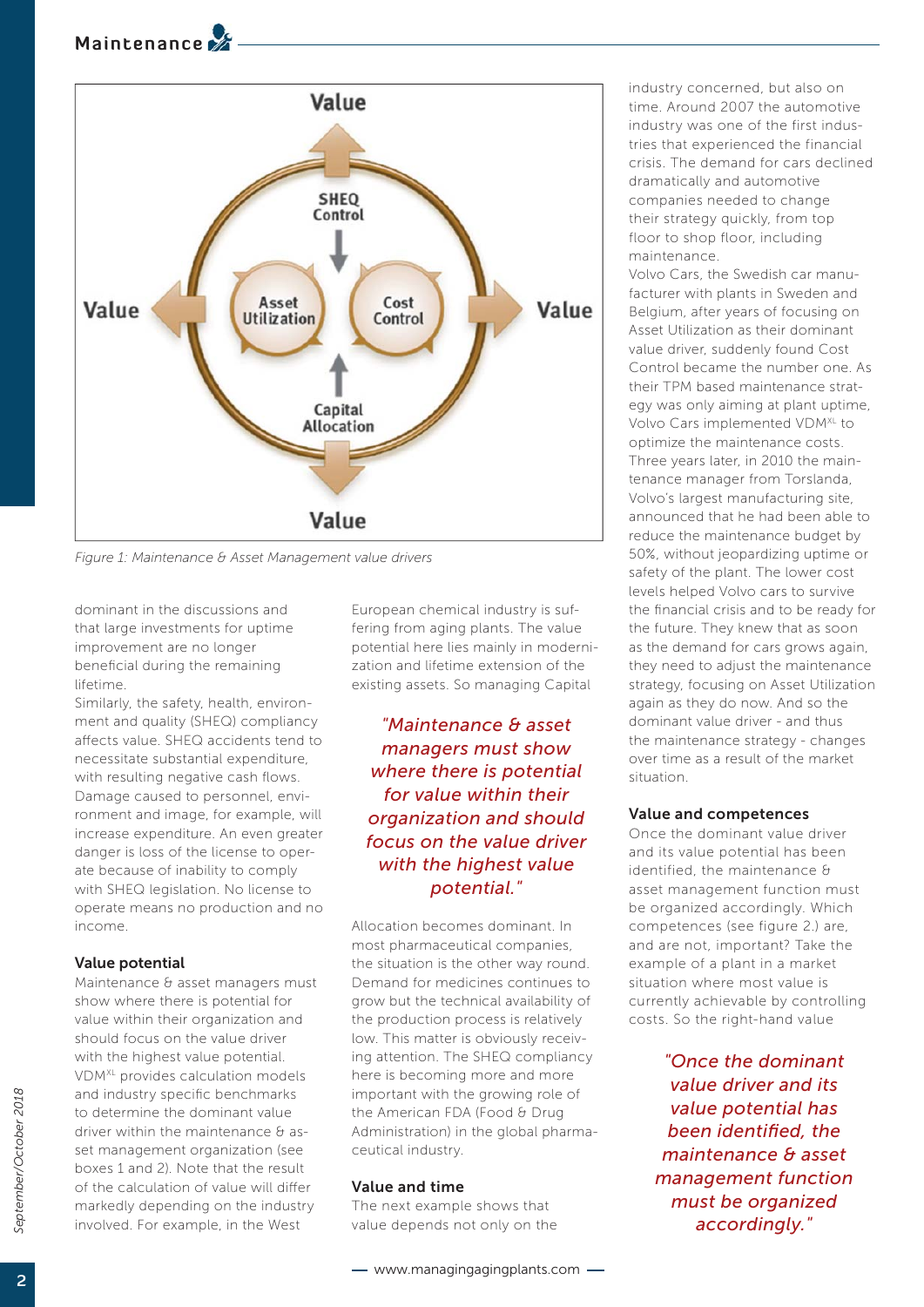### *VDMXL formulas*

The definition that value is equal to the sum of all future cash flows, discounted to today is translatable into the following formula:

 $PV = \sum \{CF_{t}/(1+r)^{t}\}$ 

Where:  $PV = value (present value)$ 

 $CF_t$  = future free cash flow in year t (cash flow)

 $r =$  discount rate

To calculate the value of maintenance & asset management, this formula can be applied in the following way:

 $PV_{M6AM} = \sum_{t=0}^{n} \left\{ (CF_{AU,t} + CF_{CC,t} + CF_{RA,t} + CF_{SHE,t}) / (1+r)^{t} \right\}$ 

| Where: |                   | $PV_{M\phi AM}$ = value of maintenance & asset management   |
|--------|-------------------|-------------------------------------------------------------|
|        | $CF_{AUL}$        | = future free cash flow in year t from asset utilization    |
|        | $CF_{\text{ccl}}$ | = future free cash flow in year t from cost control         |
|        | $CF_{RA,t}$       | = future free cash flow in year t from resource allocation  |
|        | $CF_{SHE,t}$      | = future free cash flow in year t from SHE                  |
|        | t                 | = the years between now and the expected remaining lifetime |
|        | n                 | = expected remaining lifetime in years                      |
|        |                   | $=$ discount rate                                           |

circle must be configured from *asset cost budgeting to cost analysis*. The opposite applies to the pharmaceutical industry. There, the left-hand value circle must be organized from *asset* 

*performance planning to loss analysis*. Interestingly, both value circles include the competences of *asset portfolio management, reliability engineering, planning & scheduling* and *job execution*.

These competences are the link between the four value drivers (including SHEQ Control and Capital Projects) and thus form the heart of VDM<sup>XL</sup>. On the outside of the model you

**Maintenance** 



*Figure 2: Maintenance & Asset Management core competences*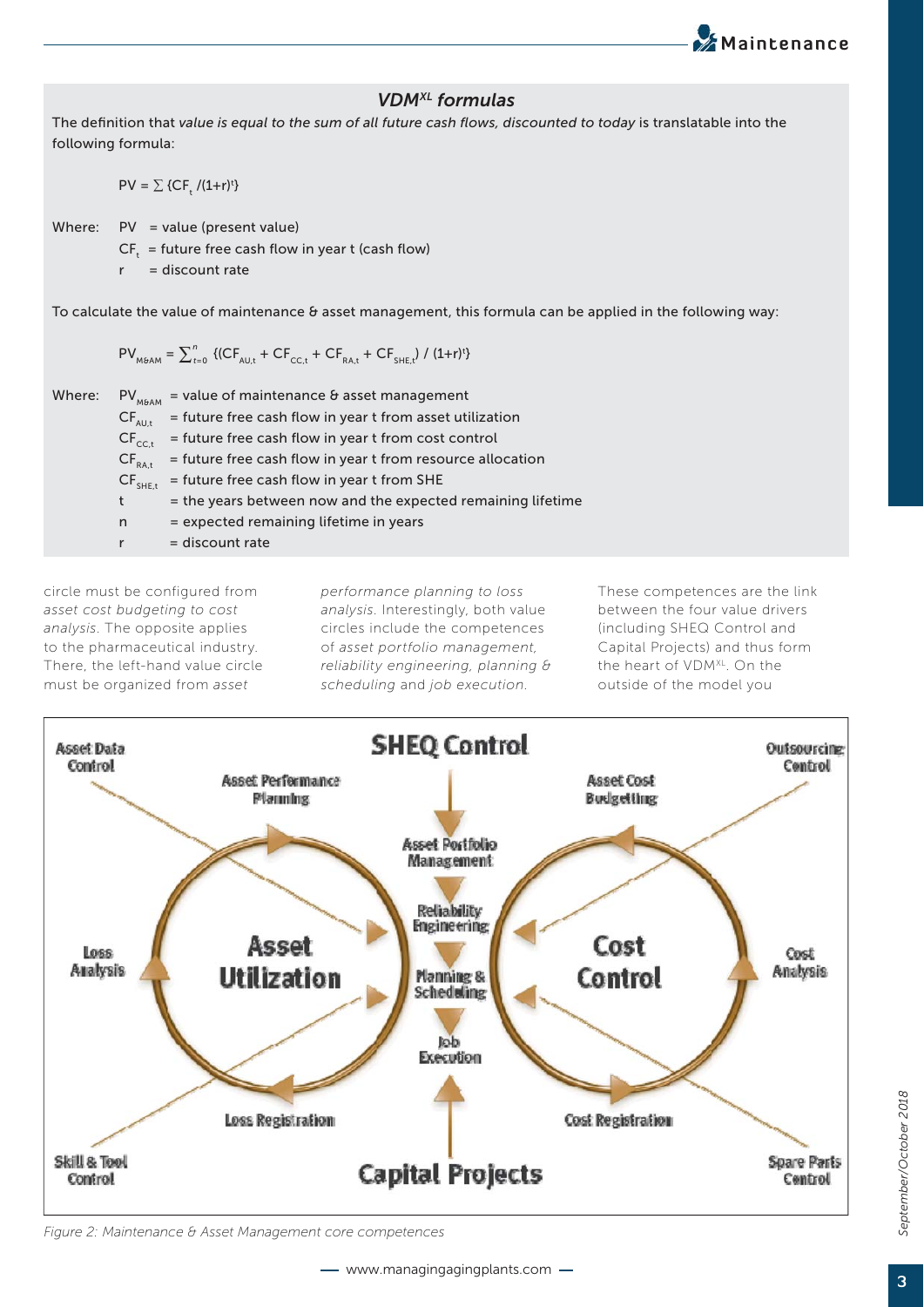## **Maintenance**

#### *Example of asset aging impact on value potential*

The annual turnover of a pharmaceutical plant is \$80 million with a 25% gross margin realized by 80% technical availability. Total asset replacement value (ARV) of the plant is \$84 million, annual maintenance costs are \$3.2 million (4% of the ARV) and approximately \$6.7 million worth of spare parts on stock.

The plant is already 25 years old and is expected to last another 10 years, based on the current modification investments of \$4.2 million per year. A recently completed SHEQ risk assessment identified a safety risk with a probability of 0.5% and consequential reputation losses of \$20 million on one hand and a quality risk with a probability of 0.1% and reputation loss of \$300 million on the other hand.

The company uses an 8% discount rate, while the interest on long-term is 5%. For the current situation this results in the following incremental value potential for:

- Asset Utilization: \$1,677,520 per 1% improvement of technical availability
- Cost Control: \$225,459 per 1% reduction of maintenance costs
- SHEQ Control: \$26,840 per 1% risk reduction
- Capital Allocation: \$680,894 per 1% lifetime extension (e.g. 0.35 years additional lifetime)

As the present value is calculated on the basis of the plant's remaining lifetime the value drivers Asset Utilization and Cost Control will generate less free cash flows because of fewer remaining years. The value of lifetime extension (Capital Allocation) increases and becomes dominant because the timing of these measures comes increasingly closer and the potential value is discounted over fewer years.